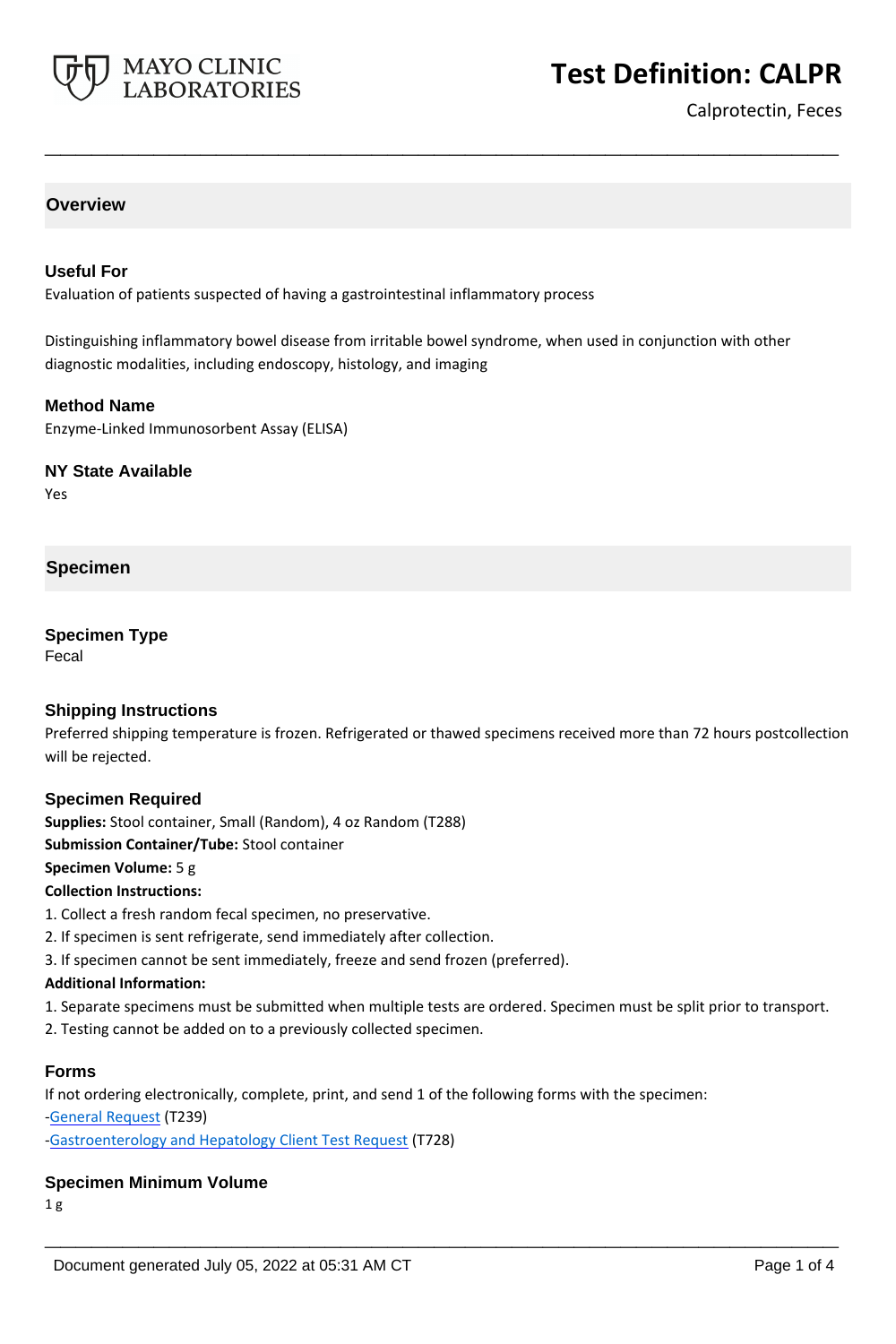

## **Reject Due To**

| Specimens collected from diapers | Reiect |
|----------------------------------|--------|

**\_\_\_\_\_\_\_\_\_\_\_\_\_\_\_\_\_\_\_\_\_\_\_\_\_\_\_\_\_\_\_\_\_\_\_\_\_\_\_\_\_\_\_\_\_\_\_\_\_\_\_**

## **Specimen Stability Information**

| <b>Specimen Type</b> | <b>Temperature</b> | <b>Time</b> | <b>Special Container</b> |
|----------------------|--------------------|-------------|--------------------------|
| Fecal                | Frozen (preferred) | $7$ days    |                          |
|                      | Refrigerated       |             |                          |

## **Clinical & Interpretive**

## **Clinical Information**

Calprotectin, formed as a heterodimer of S100A8 and S100A9, is a member of the S100 calcium-binding protein family. It is expressed primarily by granulocytes and, to a lesser degree, by monocytes/macrophages and epithelial cells. In neutrophils, calprotectin comprises almost 60% of the total cytoplasmic protein content. Activation of the intestinal immune system leads to recruitment of cells from the innate immune system, including neutrophils. The neutrophils are then activated, which leads to release of cellular proteins, including calprotectin. Calprotectin is eventually translocated across the epithelial barrier and enters the lumen of the gut. As the inflammatory process progresses, the released calprotectin is absorbed by fecal material before it is excreted from the body. The amount of calprotectin present in the feces is proportional to the number of neutrophils within the gastrointestinal mucosa and can be used as an indirect marker of intestinal inflammation.

Calprotectin is most frequently used as part of the diagnostic evaluation of patients with suspected inflammatory bowel disease (IBD). Patients with IBD may be diagnosed with Crohn disease or ulcerative colitis. Although distinct in their pathology and clinical manifestations, both are associated with significant intestinal inflammation. Elevated concentrations of fecal calprotectin may be useful in distinguishing IBD from functional gastrointestinal disorders, such as irritable bowel syndrome. When used for this differential diagnosis, fecal calprotectin has sensitivity and specificity both of approximately 85%. However, it must be remembered that increases in fecal calprotectin are not diagnostic for IBD, as other disorders such as celiac disease, colorectal cancer, and gastrointestinal infections, may also be associated with neutrophilic inflammation.

## **Reference Values**

< 50.0 mcg/g (Normal) 50.0-120 mcg/g (Borderline) > 120 mcg/g (Abnormal) Reference values apply to all ages.

## **Interpretation**

Calprotectin concentrations below 50.0 mcg/g are not suggestive of an active inflammatory process within the gastrointestinal system. For patients experiencing gastrointestinal symptoms, consider further evaluation for functional gastrointestinal disorders.

**\_\_\_\_\_\_\_\_\_\_\_\_\_\_\_\_\_\_\_\_\_\_\_\_\_\_\_\_\_\_\_\_\_\_\_\_\_\_\_\_\_\_\_\_\_\_\_\_\_\_\_**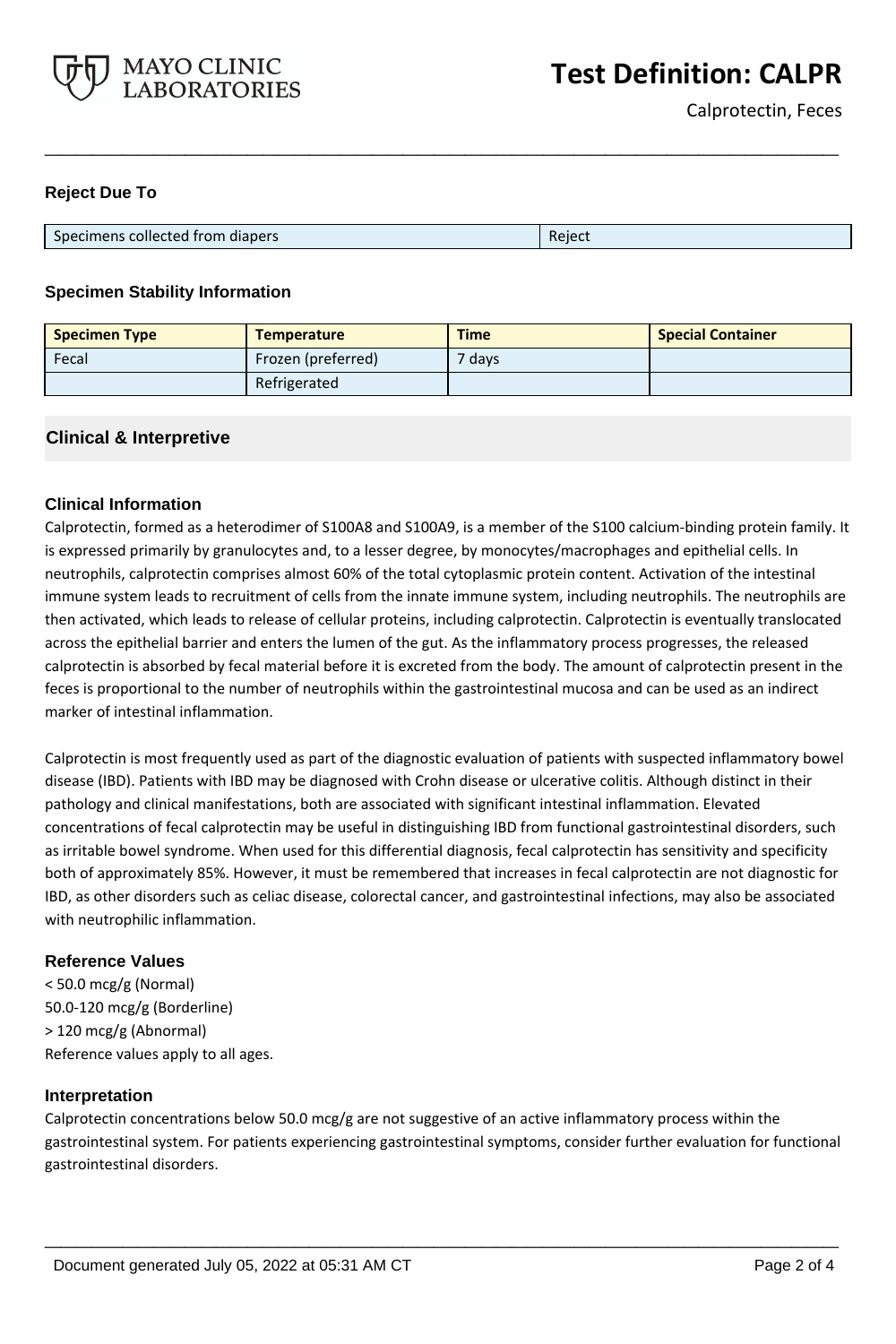

# **Test Definition: CALPR**

Calprotectin concentrations between 50.0 and 120 mcg/g are borderline and may represent a mild inflammatory process, such as in treated inflammatory bowel disease (IBD) or associated with nonsteroidal anti-inflammatory drug or aspirin usage. For patients with clinical symptoms suggestive of IBD, retesting in 4 to 6 weeks may be indicated.

**\_\_\_\_\_\_\_\_\_\_\_\_\_\_\_\_\_\_\_\_\_\_\_\_\_\_\_\_\_\_\_\_\_\_\_\_\_\_\_\_\_\_\_\_\_\_\_\_\_\_\_**

Calprotectin concentrations above 120 mcg/g are suggestive of an active inflammatory process within the gastrointestinal system. Additional diagnostic testing to determine the etiology of the inflammation is suggested.

## **Cautions**

Elevations in fecal calprotectin are not diagnostic for inflammatory bowel disease (IBD), and normal fecal calprotectin concentrations do not exclude the possibility of IBD. Diagnosis of IBD should be based on clinical evaluation, endoscopy, histology, and imaging studies.

Borderline results in fecal calprotectin may be observed in patients taking nonsteroidal anti-inflammatory drugs, aspirin, or proton-pump inhibitors.

For borderline results, repeat testing in 4 to 6 weeks is suggested.

Elevations in fecal calprotectin may be observed in other disease states associated with neutrophilic inflammation of the gastrointestinal system, including celiac disease, colorectal cancer, and gastrointestinal infections.

Falsely decreased concentrations of fecal calprotectin may be observed in patients with neutropenia or granulocytopenia.

Due to the lack of homogenous distribution of calprotectin in fecal material, variability in results may be seen when patients are monitored over time, particularly in samples with high calprotectin concentrations.

# **Clinical Reference**

1. Gisbert JP, McNicholl AG: Questions and answers on the role of faecal calprotectin as a biological marker in inflammatory bowel disease. Digest Liver Dis. 2009 Jan;41(1):56-66

2. Campeotto F, Butel MJ, Kalach N, et al: High faecal calprotectin concentrations in newborn infants. Arch Dis Child-Fetal. 2004 Jul;89(4):F353-F355

3. Dabritz J, Musci J, Foell D: Diagnostic utility of faecal biomarkers in patients with irritable bowel syndrome. World J Gastroentero. 2014 Jan 14;20(2):363-375

4. Fagerberg, UL, Loof L, Merzoug RD, et al: Fecal calprotectin levels in healthy children studied with an improved assay. J Pediatr Gastr Nutr. 2003 Oct;37(4):438-472

5. Sherwood RA, Walsham NE, Bjarnason I: Gastric, pancreatic, and intestinal function. In: Rifai N, Horwath AR, Wittwer CT, eds. Tietz Textbook of Clinical Chemistry and Molecular Diagnostics. 6th ed. Elsevier; 2018:1398-1420

# **Performance**

# **Method Description**

The QUANTA Lite Calprotectin Extended Range assay is an enzyme-linked immunosorbent assay (ELISA). Briefly, polyclonal capture antibodies specific for human calprotectin are immobilized on a 96-well plate. Calibrators, controls, and diluted patient samples are added to the wells of the plate. If present, calprotectin will bind to the capture

**\_\_\_\_\_\_\_\_\_\_\_\_\_\_\_\_\_\_\_\_\_\_\_\_\_\_\_\_\_\_\_\_\_\_\_\_\_\_\_\_\_\_\_\_\_\_\_\_\_\_\_**